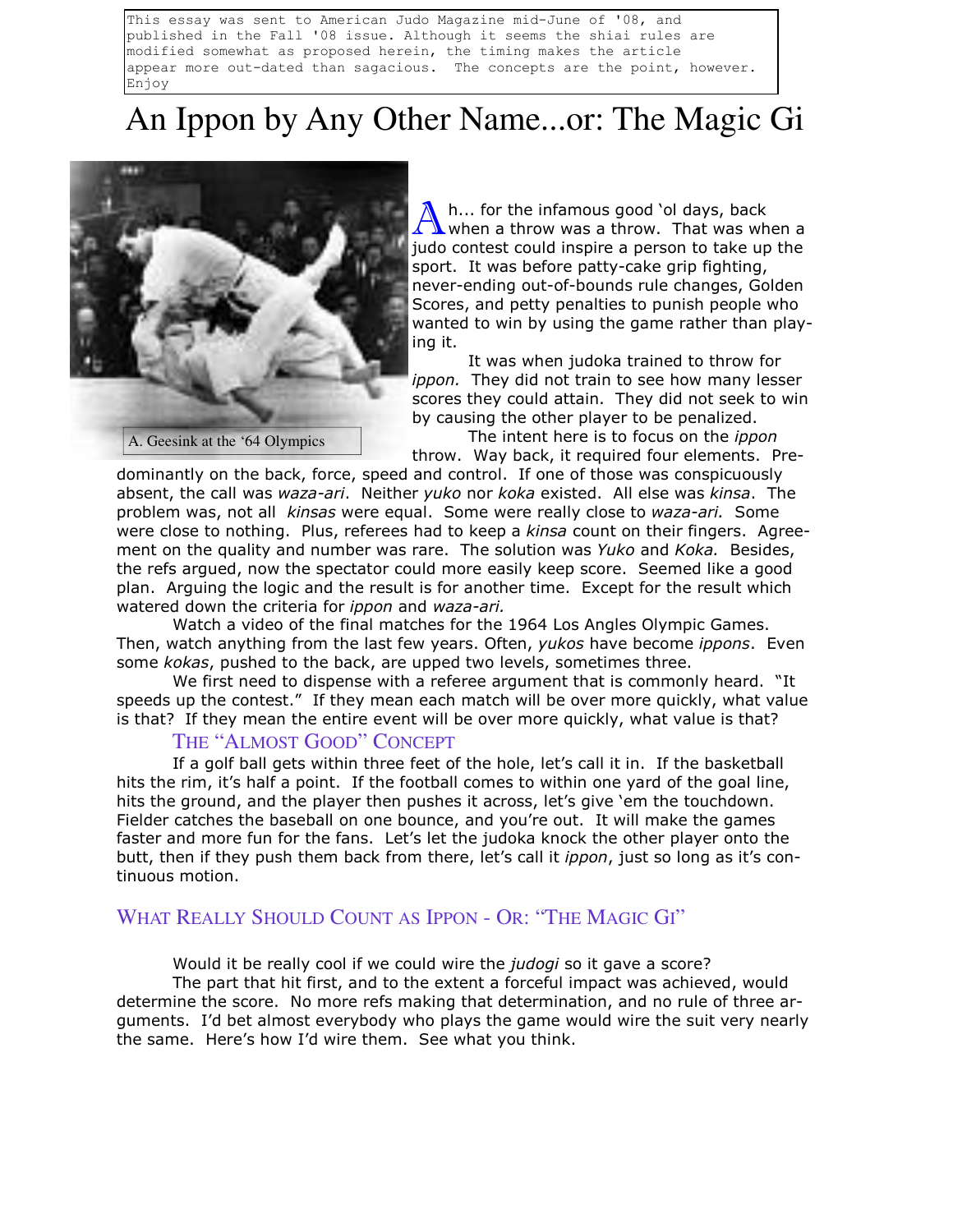First, I'd remove koka completely. If a player can knock someone to their butt, then the next move on the ground has to be considered just matwork. No score. In taking out the koka, I would not turn yuko into waza-ari, nor would I then turn waza-ari into ippon. I'd keep the yuko only because it would be a way of counting kinsas.

 The magic gi is still a ways into the future. To accomplish this scoring, referees would have to be counted on to be able to discriminate. There's no way to expect this would make the calls more accurate or less biased. It's just a better scoring criteria.



If the landing was not of *ippon* quality, then this thrower would need to work on completing throws. Even if the other player somehow managed to twist out of the throw, our task would be to learn to prevent that.

## THE SIMPLE CRITERIA

 Without the magic gi to assist us, we need to make the scoring criteria simpler and more demanding, not more complex and vague. Keeping gi wiring in mind...

- 1. Only the part of the body that **hits first** counts for the score.
- (If the butt hits first, no score. Period.)
- 2. Continued pushing or rolling of the faller's body does not add to the score.
- 3. All four criteria for *ippon* must happen. They are:
	- 1) Fully on the back.
	- 2) Force
	- 3) Speed
	- 4) Control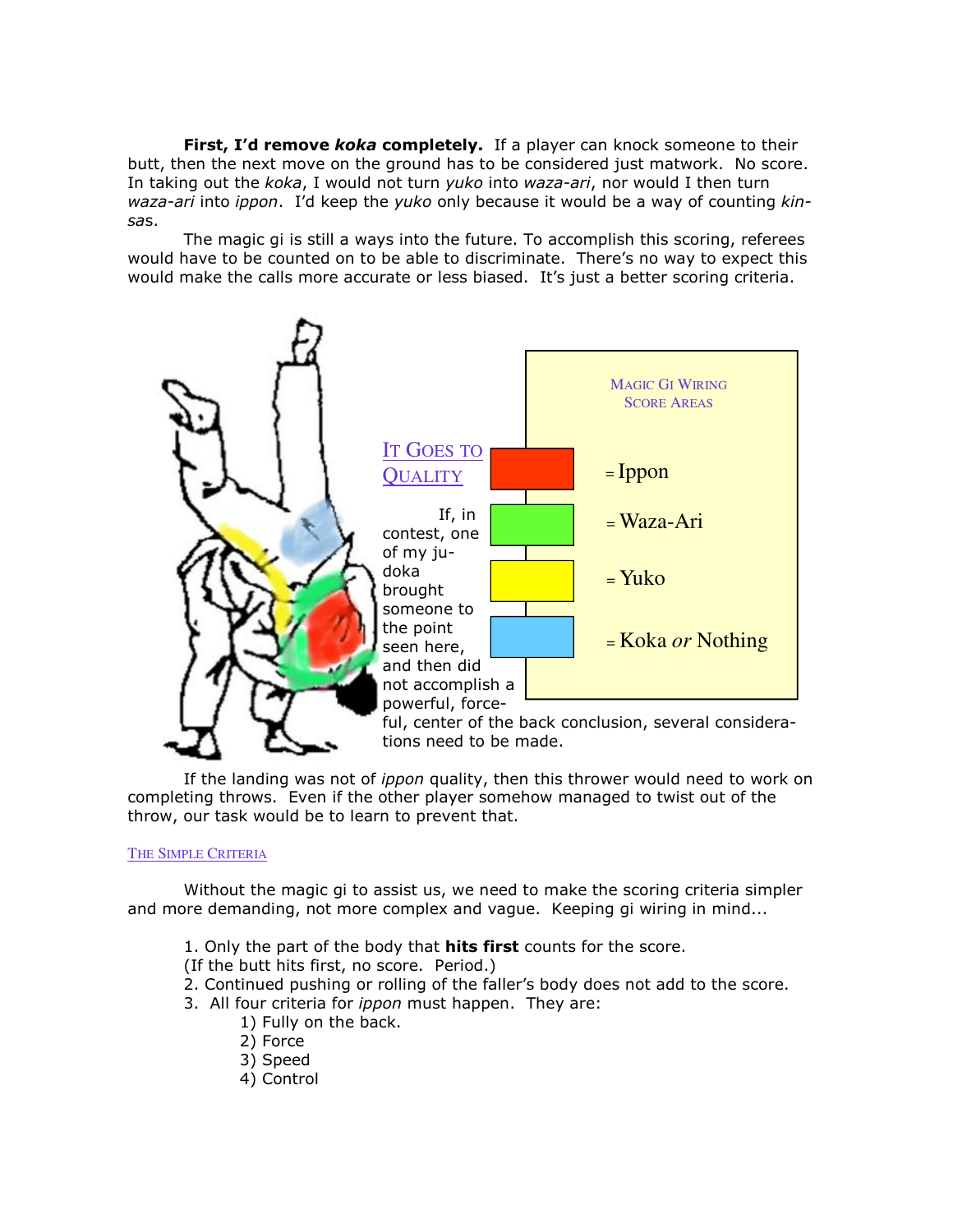4. Fully on the back must be interpreted as "center of the back outward", not "side of the back inward". Ask, then, did the player land on the center of the back and roll outward, or did the player land on the outer edge and roll inward?

- 5. The absence of any one of these four diminish the score to waza-ari.
- 6. The absence of two of them would diminish the score to yuko.
- 7. The absence of three would create no score. (Sorry, koka fans.)

 Consider the forthcoming illustrations. Ask yourself what needs to be done to absolutely assure and ippon. (Red Arrow)

What could go wrong? How might a lesser score happen? (Yellow Arrow)

 What could your intended victim do to mess up the score, and how could it be prevented?



### ONE LITTLE PROBLEM (OR TWO)

 What about those pesky sacrifice techniques and counters, done such that the thrower's back has to hit first? The bad news is more than a magic gi is needed. The good news is, determining momentum control could be something the referees do, aside from determining out of bounds and non-combativity, and this returns them to the game. For those who don't believe this is a significant concern, You Tube has the infamous Shinohara vs. Dioullet call as example. Using video replay to settle contentions might work.

#### LET THE REFS DO THEIR JOB

 We could simply let the refs do their jobs, with the magic gi and video as backup. The main objective is to bring back truly dynamic judo, and stop giving inflated scores for "almost" results.

### WHAT'S THE POINT?

Koka judo is not exciting to watch. Judo that has throwing for *ippon* as its goal is going to create better quality and more exciting judo. If what now qualifies for koka only provided entry into matwork, and if the matwork was allowed to continue, so long as it was clearly moving toward a judo scoring objective, the complaint about the lack of quality ne-waza would likely become less prevalent, too. The koka knock down would